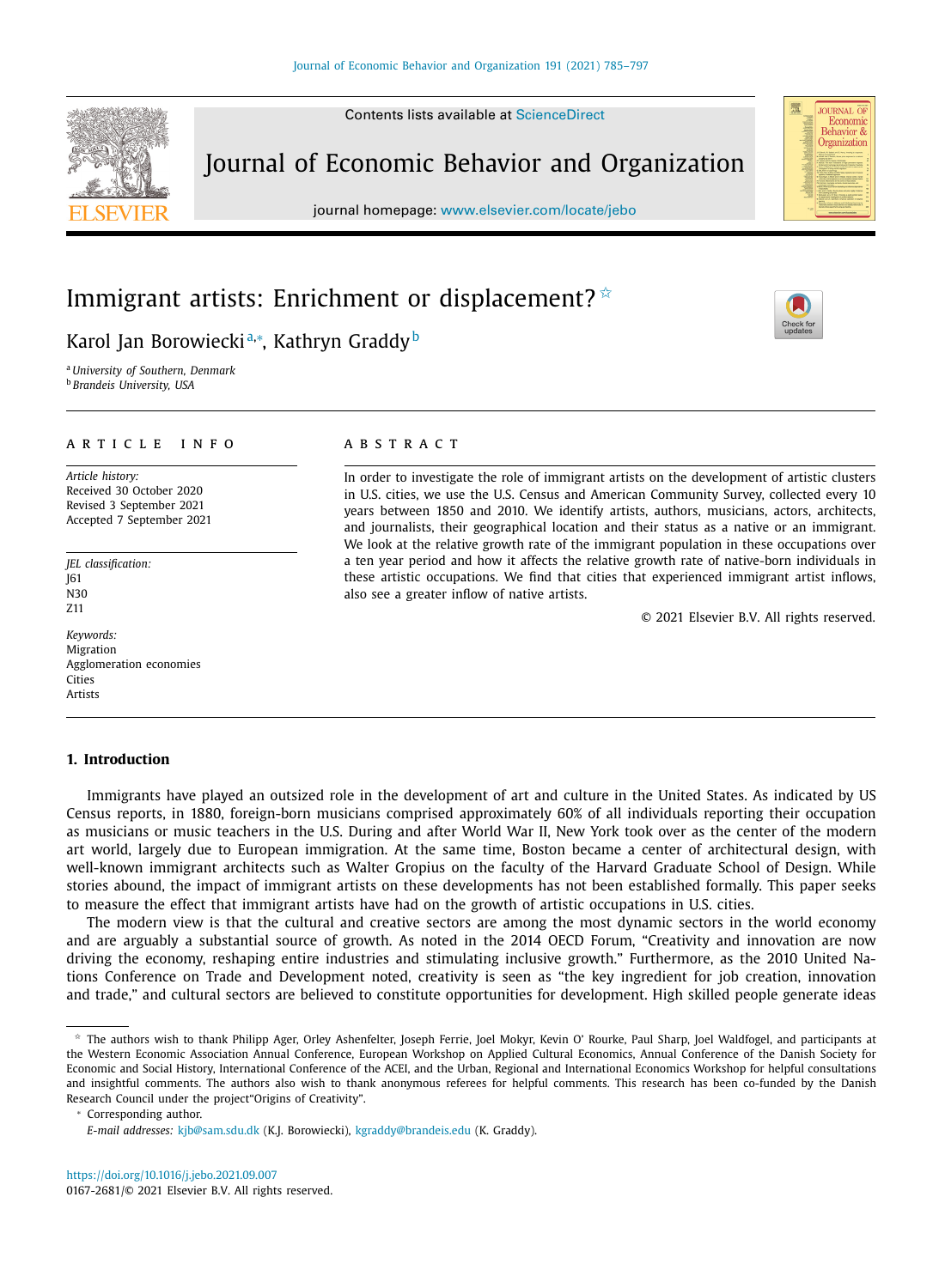[\(Glaeser,](#page-12-0) 2003) and their presence is correlated with city growth (e.g., Glaeser, 1994; [Gergaud](#page-12-0) et al., 2016). Urban development comes from being an attractive "consumer city" for high skill people [\(Glaeser](#page-12-0) et al., 2001) and the presence of creative people, in particular of artists, may enhance this attractiveness (e.g., [Florida,](#page-12-0) 2002). In this paper, we thus seek to understand the role of immigrants on these very important creative sectors, and potentially, the role of immigrant artists on the settlement and growth of cities in the United States. Our prior hypothesis is that like high technology (Kerr and Lincoln, 2010), immigrant artists ["crowd-in" native](#page-12-0) artists.

In order to study the effect that immigrant artists may have on native artists, we use the 1% sample of the US Census and American Community survey. The Census allows us to identify for every 10 years between 1850 and 2010 individuals in the occupations of artists, authors, musicians, actors, architects, and journalists, as well as their geographical locations. By using such a long time series, we can explore very long term effects. We replicate and extend the methodology described in Card and [DiNardo](#page-12-0) (2000), measuring the effect of the relative growth of immigrant artists in the previous 10 year period, on the relative growth of the native artistic population. This approach diminishes the concern of spatial correlation between the levels of immigrant shares and levels of native shares due to common fixed influences. In addition, we use a Bartik instrument that relies on the interaction between initial migrant stock in a destination city in 1850 (the pull factor) and migration from a given origin country in a given year (push factor). We find that an increase in the relative growth of the immigrant population of artists increases the relative growth of the native population of artists.

This paper proceeds as follows. In Section 2 we briefly summarize the literature in the arts and labor markets. [Section](#page-2-0) 3 describes our data and presents summary statistics. In [Section](#page-3-0) 4 we present our methodology and in [Section](#page-4-0) 5 we present our results. [Section](#page-11-0) 6 interprets our findings and concludes the analysis.

#### **2. Immigration, labor markets, and the arts**

In this section we describe studies that have been undertaken regarding immigration, labor markets, and the arts in order to place our study in context. We start with a description of the most well-known and relevant studies on immigration, proceed to the concept of the artist as an innovator, then look at the arts as an occupation. We end this section with a description of papers on migration patterns and clusters of artists.

### *2.1. Immigration*

The role of immigration on native workers has been a topic widely studied by labor economists. While early studies were primarily concerned with the possibility of displacement effects of native low-skilled workers by immigrants (see, for example, [Borjas](#page-12-0) [\(1987](#page-12-0) and [1994\)](#page-12-0), [Card](#page-12-0) [\(1990](#page-12-0) and [2001\)](#page-12-0), and Card and [DiNardo](#page-12-0) (2000)), more recent studies have focused on the effects of immigrants on innovation and high-technology industries, with some mixed results.

In academia, specifically mathematics, Borjas and Doran [\(2012\)](#page-12-0) documented displacement effects with a post-1992 influx of Soviet mathematicians, with natives less-likely to produce home-run papers and moving to lower-ranked institutions or out of research. However, Kerr and [Lincoln](#page-12-0) (2010) rule out displacement effects in high-technology industries and document small crowding-in effects. Hunt and [Gauthier-Loiselle](#page-12-0) (2010) conclude that invention increases through the contribution of immigrants by measuring patents per capita. Supporting this research, Moser et al. [\(2014\)](#page-12-0) document that patenting by U.S. inventors in the field of chemistry increased with an influx of Jewish emigres from Nazi Germany. The increase resulted from attracting new researchers to their fields. Kerr et al. [\(2016\)](#page-12-0) find that high-skilled immigration is linked to knowledge production and clusters of talent. While the balance of papers are showing positive effects in high-technology industries, the question of enrichment or displacement has yet to be definitively answered.

#### *2.2. Artists as innovators*

Artists have long been considered innovators. In a series of articles, Galenson and Weinberg studied the age at which artists did their best work, as indicated by sale price at subsequent auction. They termed artists who were young when their best work was created as "conceptualists" and artists who were older as "experimentalists." Both innovated, but were different types of innovators. [Specifically,](#page-12-0) in their study of American artists that were born between 1900 and 1940 (Galenson and Weinberg, 2001), they largely termed artists that were born between 1900 and 1920, a large portion of whom are known as abstract expressionists, as experimentalists, and those born between 1920 and 1940 largely as conceptualists—who produced their best work at a younger age. Using an independent dataset, Graddy and [Lieberman](#page-12-0) (2018) replicated the different effects of age on price in two cohorts of artists.

#### *2.3. Art as an occupation*

Alper and [Wassal](#page-12-0) (1998) were some of the first economists to use panel data to explore artists and their occupations. They used the National Science Foundation's National Survey of College Graduates (NSCG) to determine whether or not artists were more likely than individuals in other occupations to change jobs; they found that stability in occupation by artists was only slightly less than other occupations for college graduates. Andrew Smith (2000) used the 1970 Census to determine the propensity for individuals to move in and out of artistic occupations and found that slightly more than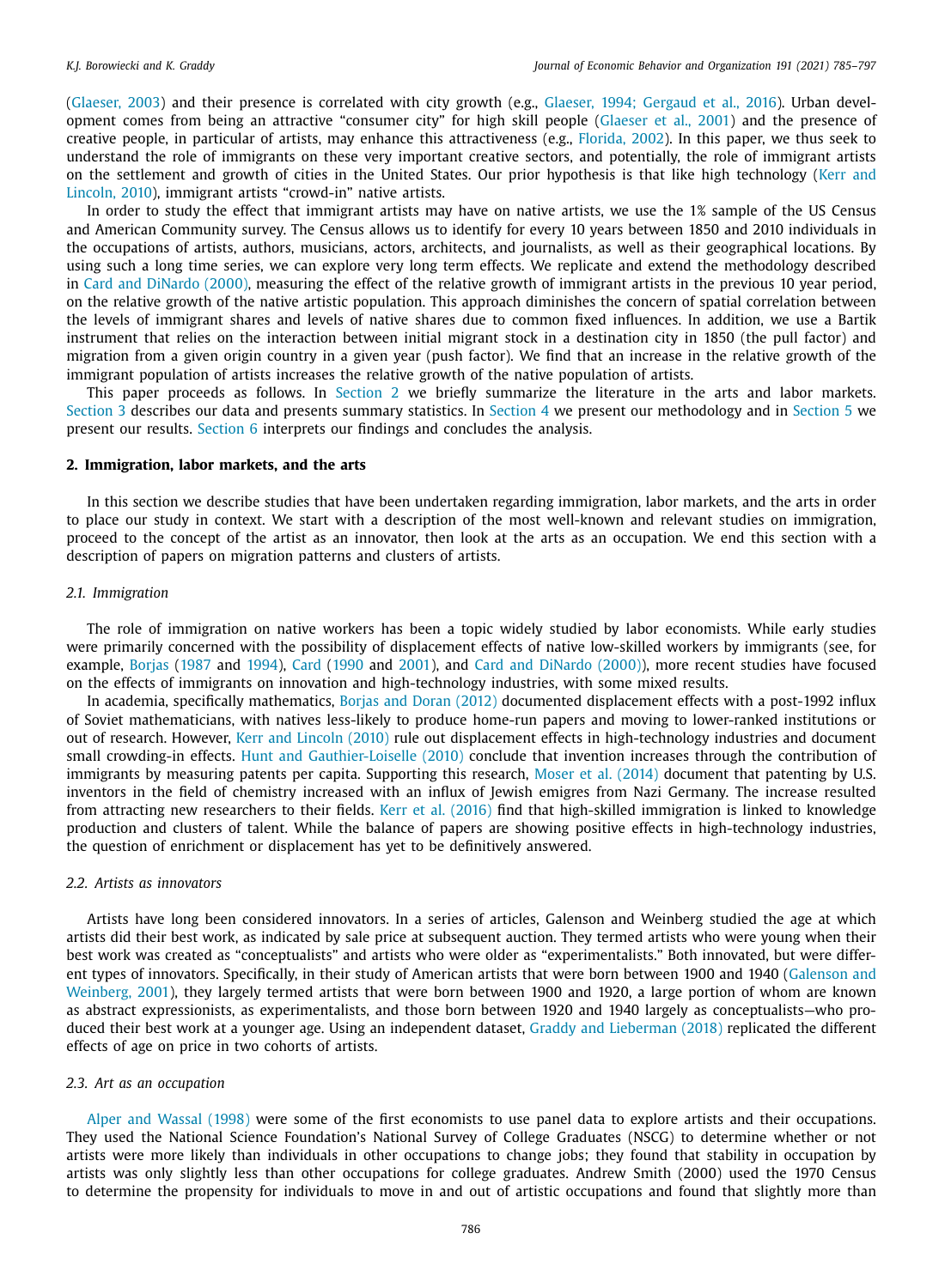<span id="page-2-0"></span>

**Fig. 1.** Share of Creatives by Creative Occupation.

70% of individuals who worked as artists in 1965 persisted as artists in 1970. Alper and [Wassal](#page-12-0) (2006) went on to study employment and earnings of American artists using decennial US Census data from 1940 to 2000. Their findings were that artists are much more likely to be employed and to work fewer hours. They have lower earnings than other occupations, much of the differential results from fewer hours worked.

#### *2.4. Migration and clustering of artists*

Previous research has [documented](#page-12-0) the patterns of migration and geographic clustering of music composers (O'Hagan and Borowiecki 2010 and [Borowiecki](#page-12-0) and O'Hagan 2012), and includes studies of the benefits of geographic clustering [\(Borowiecki](#page-12-0) 2013, 2015a) as well as work on the long-run path dependency [\(Borowiecki](#page-12-0) 2015b). New York is a major work location for composers; the fifth most important city for composers born in the 19th century, and the second most popular destination for 20th century composers, after Paris. They find that composers have remarkable mobility. 27% of the top composers have moved permanently abroad during their life, while 59% migrated internally since the 12th century. O'Hagan and Hellmanzik (2008) found that the [predominant](#page-12-0) location for visual artists born in the first half of the 20th century is New York City, with most prominent American artists clustering there. The historical development and clustering of creative activity in the United States is documented by [Borowiecki](#page-12-0) and Dahl (2021), who also provide a socio-economic portrait of creative people and how it has changed since 1850.

This paper asks about the consequences of this clustering for native-born American artists.

#### **3. The data**

The primary dataset we use for our analysis is the 1% sample of the US Census and American Community Survey, provided by the Integrated Public Use Microdata Series – USA (IPUMS-USA). This comprehensive decennial population census provides a large array of variables, collected every 10 years, and since 1850 includes also information on the occupational status of individuals (OCC1950). This variable is used in order to identify the following occupations for household heads: artists and art teachers, authors, musicians and music teachers, actors and actresses, architects, and editors and reporters (labeled as journalists). The selection delivers representatives of visual arts, literary arts, music and performing arts. The Census data also contain information on the geographical locations of the individual artist as well as their place of birth. We use country of birth to identify immigrants versus native-born Americans.

Figure 1 demonstrates the growth and importance of artistic employment during the late nineteenth and twentieth centuries. In terms of total employment, artistic employment is nontrivial, increasing to about 0.1% of all occupations by the end of the 20th century. The share of musicians and music teachers is especially high and takes off during the late 20th century reaching 0.7%, with the other occupations showing stable or more modest growth.

[Figure](#page-3-0) 2 shows the importance of immigrants to these occupations. As is evident, a very high share of individuals in artistic occupations have immigrated from abroad. While the North American population consists in general of a high share of foreign-born individuals, the share of immigrants reached 60% of musicians in 1880. By the 1960s, the share of immigrants in artistic occupations converges to the average for all household-heads, with the exception of actors, where the fraction remains about 7–8 percentage points higher.

For our analysis, we break down populations by Metropolitan Statistical Area—the smallest geographic unit that can be easily made consistent across Censuses—and refer to this geographic unit of analysis as city. During this period, the relative population, and even existence of cities, changed tremendously. To demonstrate this change and to present the variables that we will be using in the paper, [Table](#page-3-0) 1 provides summary statistics on the variables by breaking up the period into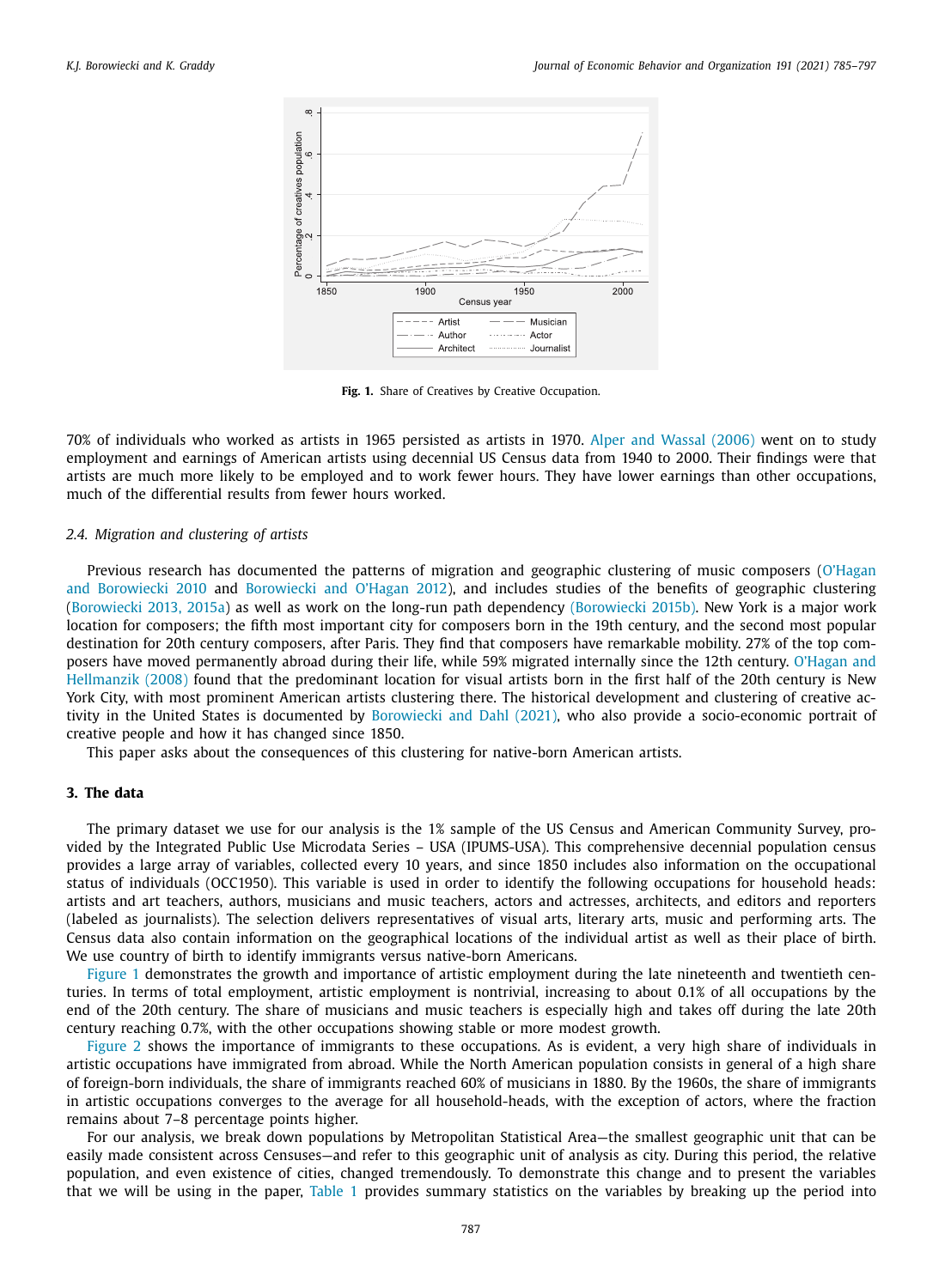<span id="page-3-0"></span>

**Fig. 2.** Share of Immigrants by Creative Occupation.

|                                           | (1)<br>pre-1920 | (2)<br>post-1920  | (3)<br>Overall |
|-------------------------------------------|-----------------|-------------------|----------------|
|                                           |                 | Percentage growth |                |
| A. Total population growth over a decade  |                 |                   |                |
| Immigrants                                | 11.01           | 2.68              | 3.51           |
|                                           | (17.12)         | (5.95)            | (8.21)         |
| <b>Natives</b>                            | 19.88           | 14.13             | 14.71          |
|                                           | (15.22)         | (22.79)           | (22.21)        |
| Total                                     | 30.89           | 16.81             | 18.22          |
|                                           | (24.41)         | (25.20)           | (25.47)        |
| B. Relative growth of artistic population |                 |                   |                |
| Immigrants                                | 14.08           | 1.20              | 0.33           |
|                                           | (48.41)         | (33.32)           | (35.41)        |
| <b>Natives</b>                            | 29.08           | 2.55              | 5.21           |
|                                           | (60.86)         | (123.76)          | (119.24)       |
| Total                                     | 43.15           | 1.35              | 5.53           |
|                                           | (54.31)         | (129.83)          | (124.99)       |
| C. Control and instrumental variables     |                 |                   |                |
| Proportion of immigrants                  | 0.336           | 0.098             | 0.123          |
|                                           | (0.432)         | (0.225)           | (0.265)        |
| City population growth                    | 0.499           | 0.388             | 0.423          |
|                                           | (0.672)         | (0.670)           | (0.672)        |
| log(Immigrant population)                 | 0.149           | 0.498             | 0.374          |
|                                           | (0.856)         | (1.542)           | (1.350)        |
| Clergymen (in thousands)                  | 0.057           | 0.368             | 0.258          |
|                                           | (0.164)         | (0.795)           | (0.663)        |
| Teachers (in thousands)                   | 0.048           | 2.797             | 1.821          |
|                                           | (0.179)         | (8.742)           | (7.144)        |
| Proportion of teachers                    | 0.0040          | 0.0151            | 0.0112         |
| in overall population                     | (0.0102)        | (0.0136)          | (0.0135)       |

*Notes:* Standard deviations in parentheses. Column 1 "pre-1920" covers the years from 1850 to 1920. Column 2 "post-1920" covers the years from 1920 to 2010. Column 3 "Overall" covers the years from 1850 to 2010.

pre- and post-1920. Panel A decomposes the population growth rate over a decade into components attributable to natives and immigrants. Panel B does the same for the relative growth rate of the artistic population (i.e., the growth rate of the population of artists minus the growth rate for the total population). As would be expected, population growth of both immigrants and natives was greater pre-1920 than post-1920. Furthermore, the relative growth of the artistic population was greater earlier than later. Panel C presents control and instrumental variables.

#### **4. Methodology**

A common challenge in estimating the effects of local labor market variation in immigrant populations on the native population is the problem of spatial correlation. This would not be the case if immigrants were randomly allocated across local labor markets. However, it is likely that levels of immigrant shares and levels of native shares may be spatially corre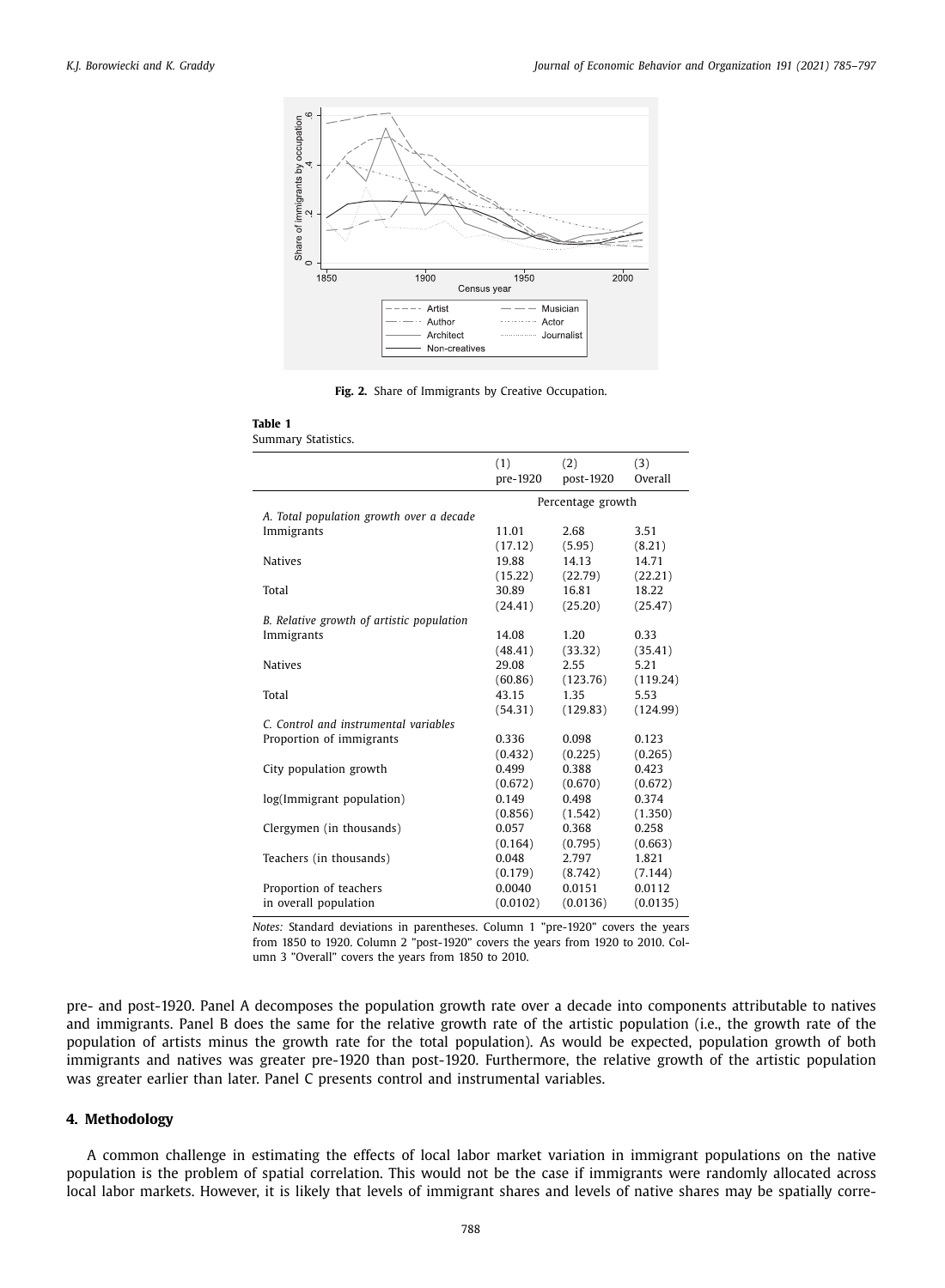<span id="page-4-0"></span>lated because of common fixed influences, leading to a positive or negative statistical correlation between immigrant and native concentrations, even in the absence of any genuine effects of immigration. Elimination of common fixed influences could be achieved by using changes in native concentrations and relating them to changes in immigrant concentrations. This is the approach we pursue below.

The primary variable that we focus on is proportion of artists in a city, *Pac*, relative to the total population in a city *Pc*. 1 We decompose changes in this proportion into changes that are driven by the immigrant population (M) and changes that are driven by the native population (N), so that  $P_c = M_c + N_c$ . As is standard in the labor literature (e.g. Card and DiNardo 2000), the natural log of the change in the proportion of artists to the total population is then [approximately](#page-12-0)

$$
\Delta \ln P_{ac}/P_c = (\Delta M_{ac}/P_{ac} - \Delta M_c/P_c) + (\Delta N_{ac}/P_{ac} - \Delta N_c/P_c)
$$
\n(1)

The first term is the relative growth rate of immigrants in the artist population and the second is the relative growth rate of natives in the artist population. So, the total growth rate of artists relative to the entire population is that sum of these two parts.

As is usual, we then propose that natives react as follows to immigrant inflow:

$$
(\Delta N_{ac}/P_{ac} - \Delta N_c/P_c) = a + b(\Delta M_{ac}/P_{ac} - \Delta M_c/P_c) + \eta_{ac}
$$
\n(2)

where  $\eta_{ac}$  is an error term.

By substitution, the overall change in the log population share of artists can be written as:

$$
\Delta \ln P_{ac}/P_c = a + (1+b)(\Delta M_{ac}/P_{ac} - \Delta M_c/P_c) + \eta_{ac}
$$
\n(3)

If  $b < 0$  then native outflows occur if there are immigrant inflows, and if  $b = -1$ , then native outflows exactly offset immigrant inflows. If  $b = 0$ , then population changes of natives are not affected by the relative inflow rate of immigrants. If  $b > 0$ , then native inflows increase with immigrant inflows. Hence, we can test for the effect of immigrant inflows on the native artist occupation.

As a first specification test, we extend the simple model of Eq.  $(2)$  with a set of plausibly exogenous covariates to account for the possibility that a simple first-differenced specification may not sufficiently capture the dynamics of population change. (As noted before, using relative growth rates may partially mitigate other possible influences.) Specifically, we include the relative growth of the native artistic population over a preceding period (i.e., the lagged dependent variable) and the lagged proportion of immigrants. In further tests we also include measures of city population growth and lagged city population growth.

One concern with the above specification is that demand shocks that are specific to cities and artists can deter or attract both native and immigrant artists from a particular city. This selective settlement would lead to an upward biased estimate. An additional problem in the calculation of immigrant concentrations at the city level is subject to measurement error. This is likely to be the case in a study that is based on a survey of relatively small sample size, or when using differenced and within groups estimation.

A possible solution to the problems above is to use a Bartik instrument that relies on the interaction between initial local employment shares with national sector employment growth rates (Goldsmith-Pinkham et al. 2019). More specifically, in Eq. (2) we substitute the actual migrant population of artists  $(M_{ac})$  in the relative growth rate of migrants with the predicted migrant population of artists (M<sub>ac</sub>). The prediction comes from the first-stage estimation, which regresses migrant artists in city *c* and from origin country *o* (*Maco*) on the interaction between initial migrant stock in destination city *c* in -1850 (the pull factor) and migration from a given origin country *o* in a given year (push factor); we include here destination city fixed effects and origin country fixed effects. The predicted migrant artists in city *c* and from country of origin *o* (*M aco*) are then summed up by city year in order to obtain the predicted migrant population of artists in city *c* (*M* -*ac*). This enables us to include it into the relative growth rate of the migrant artist population and use in Eq.  $(2)$ .

#### **5. Estimation**

We estimate Eq. (2) in several ways. In the first part of this section we present OLS estimates using a pooled sample and controlling for occupation, and then estimating each artistic occupation separately. In the second part of the section, we present our instrumental variable regressions, including various specifications and robustness tests.

#### *5.1. Ordinary least squares estimation*

Using a pooled sample of all artist occupations and then controlling for occupation, we present the results in [Table](#page-5-0) 2. Our variable of interest is the relative growth of the immigrant population in each of the artistic occupations and how that effects the relative growth of the native population in each of the artistic occupations. We construct this variable by census Metropolitan Statistical Area (MSA), taking the relative change (relative to the total MSA population) in each of the artistic populations over a 10 year period. When we difference for growth rates, we are left with 4298 observations for 617 MSA's.

<sup>&</sup>lt;sup>1</sup> [Agglomeration](#page-12-0) research typically identifies cities as the relevant spatial unit to study labor market effects, for example, Rosenthal and Strange (2001) and Ellison et al. [\(2010\).](#page-12-0)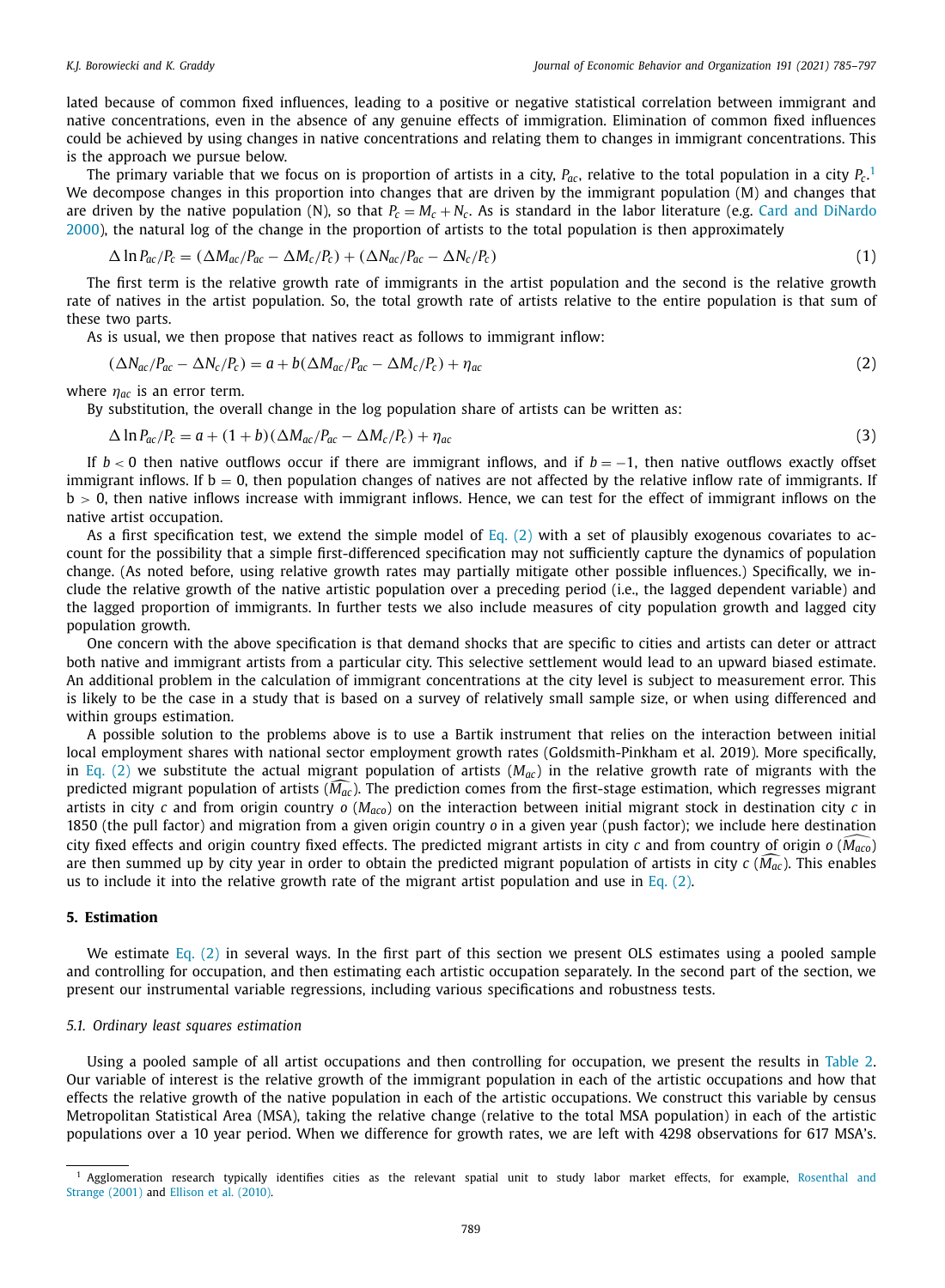<span id="page-5-0"></span>Relative Growth of the Native and Immigrant Artistic Population.

|                                                                                                                                                                                                                       | (1)                | (2)                                                                                                                        | (3)<br>Relative growth of native artistic population                                                                     |
|-----------------------------------------------------------------------------------------------------------------------------------------------------------------------------------------------------------------------|--------------------|----------------------------------------------------------------------------------------------------------------------------|--------------------------------------------------------------------------------------------------------------------------|
|                                                                                                                                                                                                                       | <b>OLS</b>         |                                                                                                                            |                                                                                                                          |
| Relative growth of<br>immigrant artistic population<br>Lagged relative growth of<br>native artistic population<br>Lagged proportion of<br>immigrants<br>City population<br>growth<br>Lagged city<br>population growth | 0.0513<br>(0.0513) | $0.681***$<br>(0.0985)<br>$-0.184***$<br>(0.0287)<br>$1.309***$<br>(0.176)<br>0.101<br>(0.0806)<br>$-0.147***$<br>(0.0563) | $0.789***$<br>(0.103)<br>$-0.198***$<br>(0.0293)<br>$1.431***$<br>(0.193)<br>0.101<br>(0.0867)<br>$-0.154**$<br>(0.0616) |
| Observations<br>R-squared                                                                                                                                                                                             | 4298<br>0.007      | 1975<br>0.099                                                                                                              | 1975<br>0.161                                                                                                            |
| Occupation fixed effects<br>Year fixed effects<br>State fixed effects<br>City fixed effects                                                                                                                           | ✓                  |                                                                                                                            |                                                                                                                          |

*Notes:* Relative growth of native artistic population is regressed on relative growth of native artistic population and controls, as presented in [Section](#page-3-0) 4. Standard errors in parentheses. ∗∗∗ *p* < 0.01, ∗ ∗ *p* < 0.05, <sup>∗</sup> *p* < 0.1.

#### **Table 3**

Relative Growth of the Native Artistic Population by Occupation .

|                               | (1)          | (2)          | (3)          | (4)          | 〔5〕          | (6)         |
|-------------------------------|--------------|--------------|--------------|--------------|--------------|-------------|
|                               | Artist       | Author       | Musician     | Actor        | Architect    | Journalist  |
| Relative growth of            | $0.880***$   | $0.702**$    | $0.583***$   | 0.780        | $0.995***$   | $0.772**$   |
| immigrant artistic population | (0.310)      | (0.341)      | (0.151)      | (0.654)      | (0.251)      | (0.324)     |
| Lagged relative growth of     | $-0.328***$  | $-0.517***$  | $-0.283***$  | $-0.176$     | $-0.345***$  | $-0.424***$ |
| native artistic population    | (0.0754)     | (0.101)      | (0.0485)     | (0.292)      | (0.0867)     | (0.0766)    |
| Lagged proportion of          | $1.429**$    | 0.216        | $1.164***$   | 1.586        | $1.487***$   | 0.854       |
| immigrants                    | (0.695)      | (0.568)      | (0.255)      | (0.982)      | (0.403)      | (0.579)     |
| City population               | 0.290        | $-0.00173$   | $-0.0562$    | 0.193        | 0.200        | 0.236       |
| growth                        | (0.294)      | (0.206)      | (0.114)      | (0.447)      | (0.151)      | (0.171)     |
| Lagged city                   | $-0.215$     | $-0.130$     | $-0.234***$  | $-1.899***$  | $-0.0154$    | $-0.102$    |
| population growth             | (0.240)      | (0.184)      | (0.0741)     | (0.553)      | (0.111)      | (0.0936)    |
| Observations                  | 370          | 204          | 553          | 53           | 363          | 437         |
| R-squared                     | 0.364        | 0.711        | 0.365        | 0.622        | 0.551        | 0.356       |
| Year fixed effects            | ✓            | $\checkmark$ | $\checkmark$ | $\checkmark$ | $\checkmark$ | ✓           |
| City fixed effects            | $\checkmark$ | $\checkmark$ | ✓            | ✓            |              | ✓           |

*Notes:* Relative growth of native artistic population is regressed on relative growth of native artistic population for each type of artistic occupation and controls, as described in [Section](#page-3-0) 4. Standard errors in parentheses. ∗∗∗ *p* < 0.01, ∗ ∗ *p* < 0.05, <sup>∗</sup> *p* < 0.1.

In column 1, without using any controls we find that on average, the relative growth of the immigrant population in artistic occupations does not affect the relative growth of the native population in the artistic occupations.

In column 2, we add lagged relative growth rate of the native artistic population in the previous 10 year period, the lagged proportion of immigrants in the previous 10 year period, change in the total city population, the lagged change in the total city population, year fixed effects and state fixed effects. With these controls the relative growth of immigrant artists positively effects the relative growth of native artists. The magnitude of the OLS results indicate that for each 10% increase in the immigrant population we would have about a 6.8% increase in the native population. This effect persists and increases to 7.9% when we add city fixed effects (column 3).

When broken out by artist occupation, our regression results from the estimation of [Eq.](#page-4-0) (2) are presented in Table 3.<sup>2</sup> None of the individual coefficients on the relative growth of the immigrant artistic population for each occupation differ substantially from the average estimates. Furthermore, the coefficients for the artists, musicians and architect samples are positive and significant at the 99% level, and on author and journalist, the coefficients are positive and significant at the 95% level. The only insignificant coefficient is found in the actors regression, albeit the magnitude remains comparable with the average. Immigration by people in artistic occupations does not crowd out, but rather crowds in, native artists.

<sup>2</sup> The specification presented includes city fixed effects in order to resemble most closely the approach introduced by Card and [DiNardo](#page-12-0) (2000). However, the results would remain very similar if city fixed effects were dropped or substituted by state fixed effects.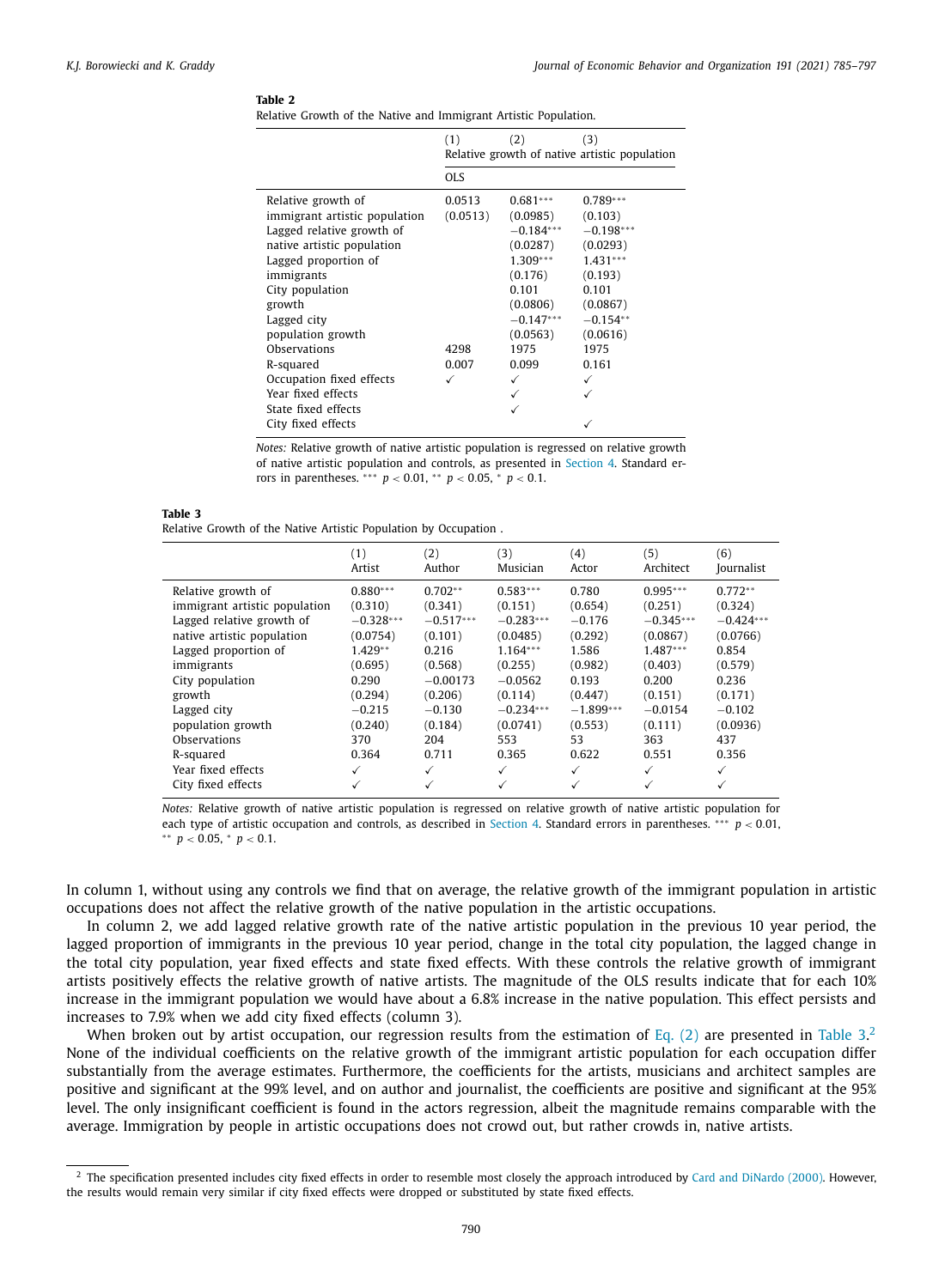<span id="page-6-0"></span>Relative Growth of the Native and Predicted Immigrant Artistic Population.

|                               | (1)                                           | (2)       | (3)         |  |  |
|-------------------------------|-----------------------------------------------|-----------|-------------|--|--|
|                               | Relative growth of native artistic population |           |             |  |  |
|                               | IV                                            | IV        | IV          |  |  |
| Predicted relative growth of  | $2.683***$                                    | $0.787**$ | $3.113***$  |  |  |
| immigrant artistic population | (0.334)                                       | (0.382)   | (0.501)     |  |  |
| Lagged relative growth of     |                                               |           | $-0.168***$ |  |  |
| native artistic population    |                                               |           | (0.0215)    |  |  |
| Lagged proportion of          |                                               |           | 61.47       |  |  |
| immigrants                    |                                               |           | (62.10)     |  |  |
| City population               |                                               |           | $-60.38**$  |  |  |
| growth                        |                                               |           | (25.26)     |  |  |
| Lagged city                   |                                               |           | 53.23***    |  |  |
| population growth             |                                               |           | (16.66)     |  |  |
| Observations                  | 4283                                          | 4266      | 1975        |  |  |
| R-squared                     | 0.016                                         | 0.367     | 0.467       |  |  |
| Occupation fixed effects      |                                               | ✓         | ✓           |  |  |
| Year fixed effects            |                                               |           |             |  |  |
| City fixed effects            |                                               |           |             |  |  |

*Notes:* Predicted relative growth of immigrant artistic population estimated from the interaction between initial migrant stock in a destination city in 1850 and migration from a given origin country in a given year. The prediction is described in [Section](#page-3-0) 4 and shown in Table 5. Standard errors in parentheses. \*\*\* *p* < 0.01, \*\* *p* < 0.05, <sup>∗</sup> *p* < 0.1.

#### **Table 5**

Predicting migrant population of artists.

|                                                         | (1)<br>Migrant population of artists |
|---------------------------------------------------------|--------------------------------------|
|                                                         | OLS.                                 |
| Migrant stock in destination city in 1850 *             | $1.184***$                           |
| * migration from a given origin country in a given year | (0.112)                              |
| Observations                                            | 2777                                 |
| R-squared                                               | 0.170                                |
| Cragg-Donald Wald F statistic                           | 26.2                                 |
| Origin country fixed effects                            | $\checkmark$                         |
| Destination city fixed effects                          |                                      |

*Notes:* This is the first-stage predicting the migrant population of artists in a given destination city, from a given origin country and in a given year. The predicted migrant population of artists from a given country of origin are then summed up by city year and used to calcu-late the predicted relative growth of immigrant artistic population as summarized in [Eq.](#page-4-0)  $(2)$ and described in [Section](#page-3-0) 4. For legibility, coefficients and standard errors are multiplied by 100,000. Standard errors in parentheses. ∗∗∗ *p* < 0.01, ∗ ∗ *p* < 0.05, <sup>∗</sup> *p* < 0.1.

#### *5.2. Instrumental variables estimation*

Table 4 presents our instrumental variable results, using a Bartik instrument to predict the relative growth rate of the immigrant artistic population. The prediction depends on the interaction between initial migrant stock in a given destination city in 1850 (the pull factor) and migration from a given origin country in a given year (the push factor).<sup>3</sup> All specifications whether control variables and fixed effects are included or not—indicate that immigration in artistic occupations is positively and significantly related to overall immigration. It is encouraging to observe that the magnitude of the IV-coefficient in the specification with all fixed effects, but without the lagged or city growth controls (column 2, Table 4) is very similar to the baseline OLS-estimations. The most restrictive specification in column 3 delivers a coefficient of 3.1. This supports the view that immigration of artists substantially crowds in native artists.

The validity of our instrument depends upon the assumption that the initial number of migrants in 1850 in a given city and the migration from a given origin country are only correlated with the relative growth rate of the native artistic population through the growth rate of the immigrant population of artists. It is plausible that the exclusion restriction holds in the underlying paper. Following [Goldsmith-Pinkham](#page-12-0) et al. (2020), one could argue for the identifying assumption in terms of the shares, that is the initial migrant stock in a given destination city in 1850. In any period since then, there are immigrants

<sup>3</sup> See Table 5.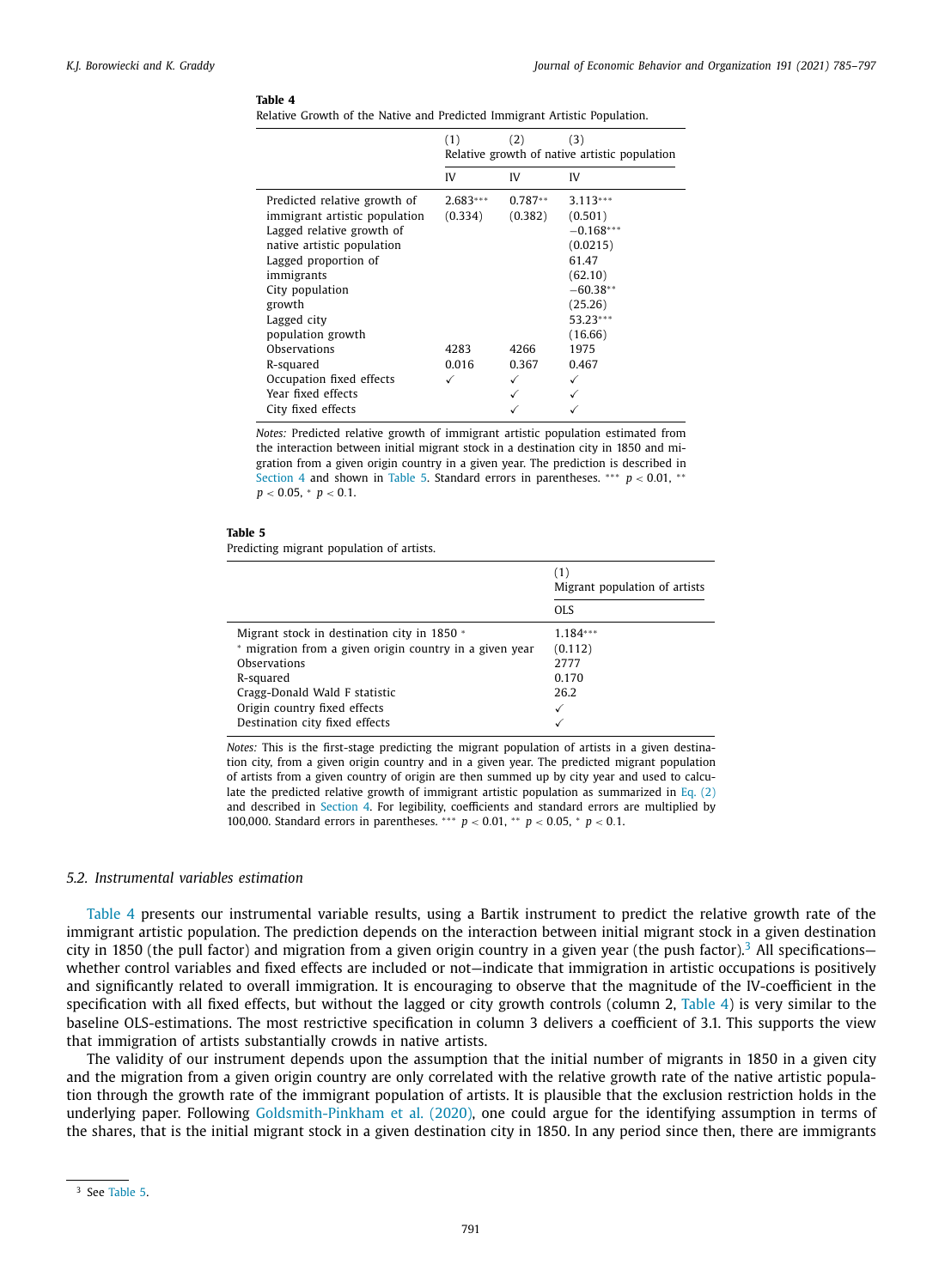Relative Growth of the Immigrant Artistic Population: Alternative instrument.

|                                                                                                                                           | (1)                                                                                        | (2)                                                                                        | (3)<br>Relative growth of immigrant artistic population                                    | (4)                                                                                        | (5)                                                                                        |  |  |  |
|-------------------------------------------------------------------------------------------------------------------------------------------|--------------------------------------------------------------------------------------------|--------------------------------------------------------------------------------------------|--------------------------------------------------------------------------------------------|--------------------------------------------------------------------------------------------|--------------------------------------------------------------------------------------------|--|--|--|
|                                                                                                                                           | OLS (first-stage)                                                                          |                                                                                            |                                                                                            |                                                                                            |                                                                                            |  |  |  |
| Logged(dist. to New York City)                                                                                                            | $-4.311**$<br>(2.015)                                                                      |                                                                                            |                                                                                            |                                                                                            |                                                                                            |  |  |  |
| Logged(dist. to Baltimore)                                                                                                                |                                                                                            | 1.413<br>(1.403)                                                                           |                                                                                            |                                                                                            |                                                                                            |  |  |  |
| Logged(dist. to Boston)                                                                                                                   |                                                                                            |                                                                                            | 1.933<br>(2.020)                                                                           |                                                                                            |                                                                                            |  |  |  |
| Logged(dist. to New Orleans)                                                                                                              |                                                                                            |                                                                                            |                                                                                            | 0.825<br>(1.840)                                                                           |                                                                                            |  |  |  |
| Logged(dist. to Philadelphia)                                                                                                             |                                                                                            |                                                                                            |                                                                                            |                                                                                            | 1.857<br>(1.952)                                                                           |  |  |  |
| Lagged relative growth of<br>native artistic population<br>Lagged proportion of<br>immigrants<br>City population<br>growth<br>Lagged city | $-0.00623***$<br>(0.00109)<br>$-3.550$<br>(2.924)<br>$-32.30***$<br>(0.928)<br>$-3.603***$ | $-0.00623***$<br>(0.00109)<br>$-3.550$<br>(2.924)<br>$-32.30***$<br>(0.928)<br>$-3.603***$ | $-0.00623***$<br>(0.00109)<br>$-3.550$<br>(2.924)<br>$-32.30***$<br>(0.928)<br>$-3.603***$ | $-0.00623***$<br>(0.00109)<br>$-3.550$<br>(2.924)<br>$-32.30***$<br>(0.928)<br>$-3.603***$ | $-0.00623***$<br>(0.00109)<br>$-3.550$<br>(2.924)<br>$-32.30***$<br>(0.928)<br>$-3.603***$ |  |  |  |
| population growth<br>Observations                                                                                                         | (0.810)<br>1912                                                                            | (0.810)<br>1912                                                                            | (0.810)<br>1912                                                                            | (0.810)<br>1912                                                                            | (0.810)<br>1912                                                                            |  |  |  |
| R-squared<br>Occupation controls                                                                                                          | 0.705<br>$\checkmark$                                                                      | 0.705<br>$\checkmark$                                                                      | 0.705<br>$\checkmark$                                                                      | 0.705<br>$\checkmark$                                                                      | 0.705<br>$\checkmark$                                                                      |  |  |  |
| Year controls<br>City controls                                                                                                            | $\checkmark$<br>✓                                                                          | ✓<br>✓                                                                                     | $\checkmark$<br>✓                                                                          | ✓<br>✓                                                                                     | ✓<br>$\checkmark$                                                                          |  |  |  |

*Notes:* Relative growth of immigrant artistic population is estimated as a function of the logged distance between a destination and selected ports of the 19th century. Standard errors in parentheses. ∗∗∗ *p* < 0.01, ∗ ∗ *p* < 0.05, <sup>∗</sup> *p* < 0.1.

arriving from different countries and this then naturally affects places differently.<sup>4</sup> One reason for this is related to the persistency and immobility of cultural capital (see [Throsby,](#page-12-0) 1999), an asset embodying cultural value, which is approximated by the quality of the arts in a given place. In other words, once a location enters the cultural path and obtains a sufficiently large group of migrant artists, it will likely attract further migrant artists over a longer period. Jaeger et al. [\(2018\),](#page-12-0) however, argue that these "shift-share" instruments conflate short-run and long-run effects. Because our estimates are reliant on the above assumption, we also present alternative identification methods below.

#### *5.3. Alternative instrumental variables estimations*

#### *5.3.1. The distance from the main immigration ports*

An alternative instrument that could be used is the distance from the main immigration ports to the immigrant artist shares in the sample. We obtained the GIS coordinates for every destination in the US and calculated the airline distance to New York City (mean 1240.8 km, std. dev. 1141.5), as well as to the other early ports (Boston, Baltimore, Philadelphia, New Orleans). In addition, since the selection of the ports is somewhat subjective, we have calculated a proxy for the distance to early entry points as the minimum distance from a given destination to the easternmost point (West Quoddy Head, Maine). In doing this we avoid any subjective selection of 19th century ports, which have been also heterogeneous in size and importance. The distance terms are logged to take account of outliers, but the results would remain comparable if the terms were kept at level or if they were measured as a second-degree polynomial.

The OLS first-stage results are summarized in Table 6, which shows that only the distance to New York City is a meaningful determinant of the relative growth of the immigrant artistic population. This is perhaps not a surprise considering that more than 70% of all immigrants entered through New York City, which came to be known as the "Golden [Door" \(Library](#page-12-0) of Congress, 2021).

In [Table](#page-8-0) 7 we present the second-stage specification that uses the logged distance between a given destination and New York City. The results are shown in [Table](#page-8-0) 7 and suggest a very comparable effect to the baseline specification using the Bartik instrument. This is encouraging, especially considering the fundamentally different approach pursued in this estimation, which builds on pre-determined geographic variables.<sup>5</sup>

<sup>4</sup> Consider Card [\(1990\)](#page-12-0) as an example, who shows in a comparable context of immigration to the US, that the shock experienced by a destination city is due to the pull factor of the immigrant population in the past.

<sup>&</sup>lt;sup>5</sup> Note, for example, that the location of New York City has been pre-determined geographically. The conveniently located bay and estuary have been discovered by Giovanni da Verrazzano in 1524 who anchored in what is now called the Narrows, the strait that connects the Upper and Lower New York Bay.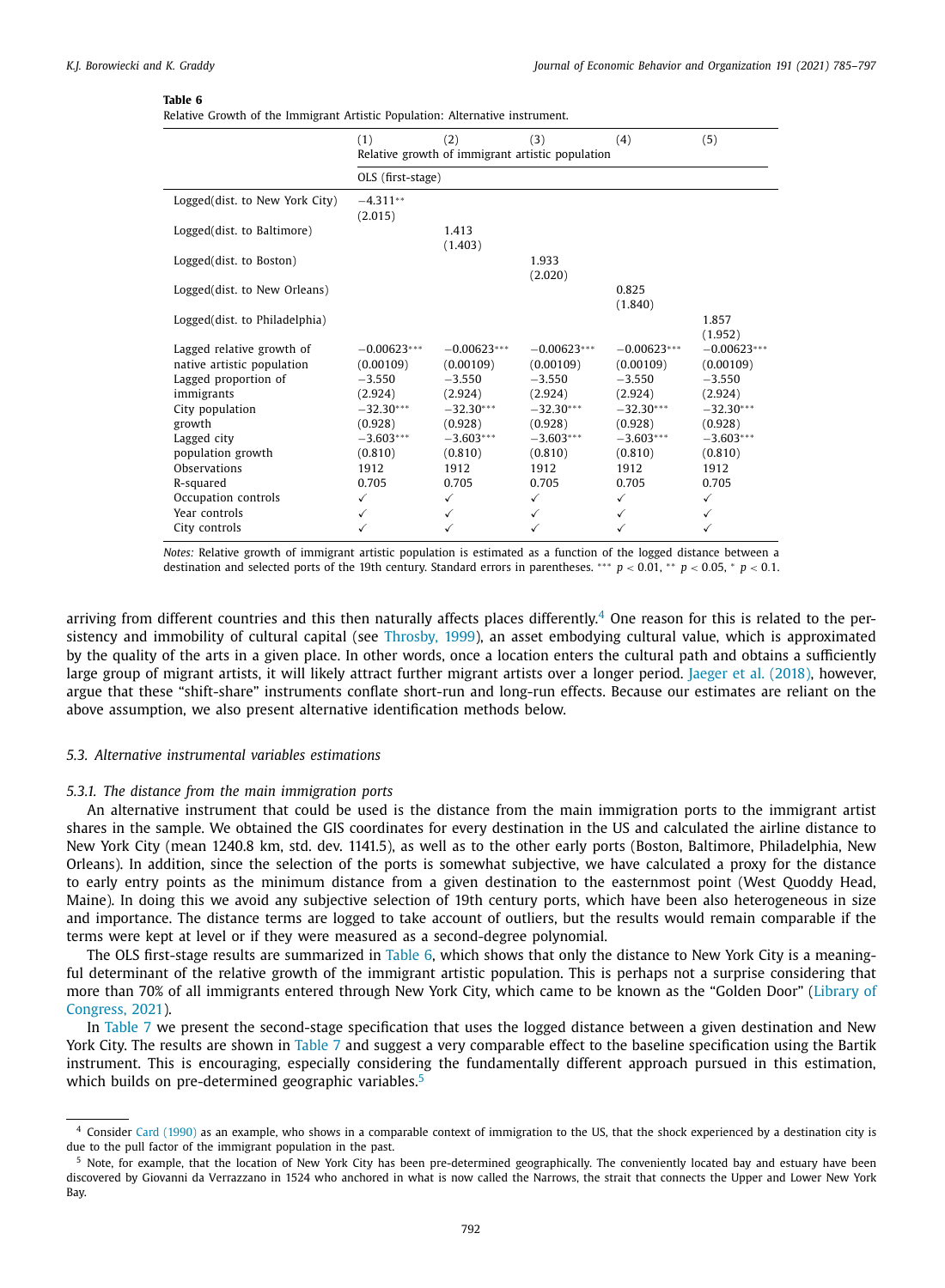<span id="page-8-0"></span>

| Relative Growth of the Native and Predicted Immigrant Artistic Population: Alternative instrument. |  |  |  |  |
|----------------------------------------------------------------------------------------------------|--|--|--|--|
|                                                                                                    |  |  |  |  |

|                                                                                       | (1)<br>Relative growth of immigrant<br>artistic population<br>OLS (first-stage) | (2)<br>Relative growth of native<br>artistic population<br>IV (Second-stage) |
|---------------------------------------------------------------------------------------|---------------------------------------------------------------------------------|------------------------------------------------------------------------------|
| Relative growth of immigrant<br>artistic population<br>Logged(dist, to New York City) | $-4.311**$<br>(2.015)                                                           | $2.937***$<br>(0.509)                                                        |
| Lagged relative growth of                                                             | $-0.00623***$                                                                   | $-0.163***$                                                                  |
| native artistic population                                                            | (0.00109)                                                                       | (0.0233)                                                                     |
| Lagged proportion of                                                                  | $-3.550$                                                                        | 50.14                                                                        |
| immigrants                                                                            | (2.924)                                                                         | (61.78)                                                                      |
| City population                                                                       | $-32.30***$                                                                     | $-60.64**$                                                                   |
| growth                                                                                | (0.928)                                                                         | (25.60)                                                                      |
| Lagged city                                                                           | $-3.603***$                                                                     | 53.39***                                                                     |
| population growth                                                                     | (0.810)                                                                         | (17.20)                                                                      |
| Observations                                                                          | 1912                                                                            | 1912                                                                         |
| R-squared                                                                             | 0.705                                                                           | 0.465                                                                        |
| Occupation controls                                                                   | ✓                                                                               | ✓                                                                            |
| Year controls                                                                         | ✓                                                                               | ✓                                                                            |
| City controls                                                                         | ✓                                                                               |                                                                              |

*Notes:* Relative growth of immigrant artistic population is estimated as a function of the logged distance between a destination and New York City. Standard errors in parentheses. ∗∗∗ *p* < 0.01,

∗ ∗ *p* < 0.05, <sup>∗</sup> *p* < 0.1.

#### *5.3.2. Religious liberty as a pull factor*

We explore also an additional, novel instrumental variable, inspired by "The Brain of the Nation", written by Gustave Michaud in 1904. In his article, Michaud sets the aim to depict geographic spread of intellectual and artistic talent for American States in 1900 and provides efforts to identify "the laws which obtain in the distribution of intellectuality". Based on samples of contemporaneous famous people of literary, artistic, or scientific backgrounds, Michaud arrives at the conclusion that immigrants may be roughly divided into two categories: those who "wished to improve their position through the acquisition of property, and those who wished above all to enjoy religious freedom." While the first category of immigrants those motivated by economic factors—are the populations typically modeled in labor economics, the second category—those pulled by *religious liberty*—are often ignored.

Migration theory suggests that migrants in their decision to move consider the conditions at the origin (the push factors) and at the destination (the pull factors), before making a decision based on the difference between these conditions/factors and in consideration of the cost of migration. Since the US is a country that in general emphasizes and supports religious liberties, it is likely that the difference in the degree of (religious) freedoms between the destination and the origin abroad (for immigrants) is greater than the difference between the destination and the US origin location (for native migrants). It is thus possible that the incentives (the pull factors) for internal migrants are not large enough to encourage them to move, despite the potentially lower cost of migration. This is why the instrument may be correlated with the relative growth rate of immigrant artists, but directly with the relative growth rate of native artists, and hence our assumption is plausible in some state of the world.

While we acknowledge the limitations of this approach, there are potentially two advantages of this identification. The first one is the contribution in the form a test of the hypothesis on whether religious liberties attract migrants. It is a plausible hypothesis and, more interestingly, one suggested already at the turn of the 1900s, as described above, by [Michaud](#page-12-0) (1904). However, to the best of our knowledge, the hypothesis has not been tested yet. We contribute by providing this test, which is essentially the first-stage result (column 1 in [Table](#page-9-0) 8). The insights that religious liberties and migration are positively related is of some value for economic history, given the context, and naturally for labor economics, where the push and pull factors of migration are often considered.

The second advantage is less evident, and the interpretation depends upon whether the instrument is valid. The result presented in [Table](#page-9-0) 8 is consistent with the baseline identification: The alternative instrumental variable approach provides positive, significant and comparable in size coefficients. This could be interpreted as an encouraging sign of consistency of the claims presented in the paper or it could be interpreted as the result of correlation between the number of clergy and domestic migration.

#### *5.3.3. The political and economic situation of immigrants' country of origin*

A final alternative approach builds on the idea of exploiting the political and economic situation of immigrants' country of origin. Given the time period studied here and the wide geographic scope, it is fairly out of scope to measure systematically and directly the political or economic situation in the immigrants' country of origin. However, it is plausible to assume that those seeking artistic freedom or some degree of financial independence, have been more likely to emigrate from Ger-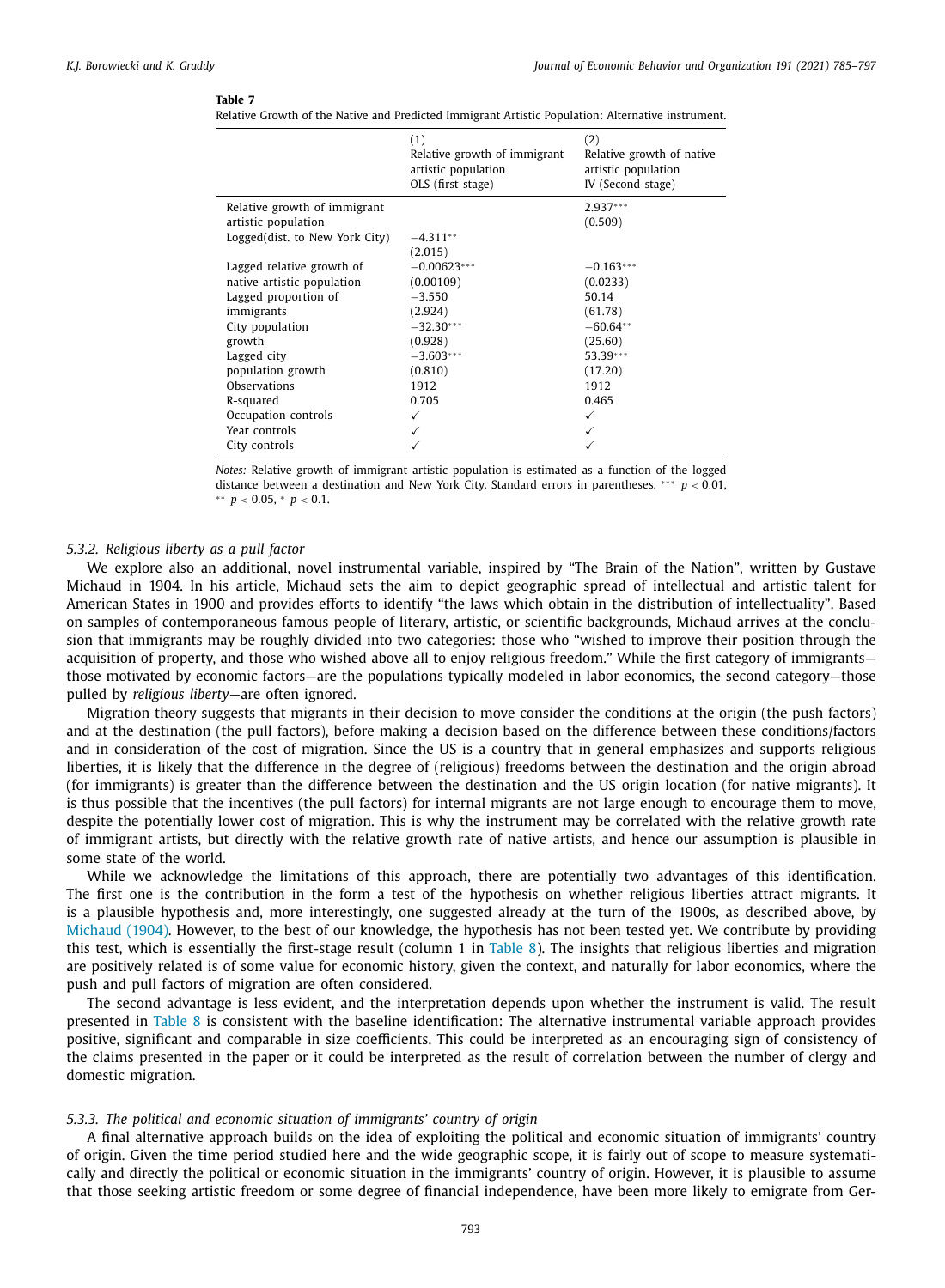<span id="page-9-0"></span>Alternative Instrumental Variable: Religious Freedom.

|                                                                                                                                                                                                                                                                                                                                                    | (1)<br>Relative growth of<br>immigrant artistic population                                                                                                                      | (2)<br>Relative growth of<br>native artistic population                                                                                                      |
|----------------------------------------------------------------------------------------------------------------------------------------------------------------------------------------------------------------------------------------------------------------------------------------------------------------------------------------------------|---------------------------------------------------------------------------------------------------------------------------------------------------------------------------------|--------------------------------------------------------------------------------------------------------------------------------------------------------------|
| Relative growth of<br>immigrant artistic population<br>Lagged Clergymen (in thousands)<br>Lagged relative growth of<br>native artistic population<br>Lagged proportion of<br>immigrants<br>City population<br>growth<br>Lagged city<br>population growth<br>Observations<br>R-squared<br>Cragg-Donald Wald F statistic<br>Occupation fixed effects | OLS (First-stage)<br>$0.0166***$<br>(0.00564)<br>$-0.0155**$<br>(0.00666)<br>$-0.936***$<br>(0.0349)<br>0.0172<br>(0.0187)<br>0.00414<br>(0.0131)<br>1975<br>0.316<br>13.1<br>✓ | IV (Second-stage)<br>$4.649**$<br>(1.952)<br>$-0.126***$<br>(0.0478)<br>4.993 ***<br>(1.823)<br>0.0475<br>(0.111)<br>$-0.171**$<br>(0.0762)<br>1975<br>0.068 |
| Year fixed effects<br>State fixed effects                                                                                                                                                                                                                                                                                                          |                                                                                                                                                                                 |                                                                                                                                                              |

*Notes:* This is an alternative instrumental variable approach building on a novel identification, as described in [Section](#page-8-0) 5.3.2. Standard errors in parentheses. \*\*\* *p* < 0.01, \*\* *p* < 0.05, \* *p* < 0.1.

many or Ireland in the late 19th and the first half of the 20th centuries. This motivates a robustness test which narrows down the analysis to German or Irish immigrants. In particular, we conduct the robustness test by instrumenting for the migrant population of artists with the German and Irish immigrant stock in the destination city in 1850 interacted with migration flows from Germany and Ireland in a given year since. The results are available upon request and are qualitatively similar to the baseline identification.

All in all, we explore a number of fundamentally different instruments: the preferred shift-share instrument [\(Section](#page-6-0) 5.2), including a variant with restriction to Irish/German immigrants (not reported), logged distance to New York City, and the exploratory clergymen instrument. Throughout all these estimations, we observe that the instruments are related to the location and behaviors of migrants, pre-determined geographic variables, or the occupational background of parts of the society. The results coming from utilizing any of these distinct instruments are remarkably similar; the point estimates are always positive, statistically significant, and comparable in magnitude.

#### *5.4. The channel: Internal migrants or new artists?*

The main results of the paper show that the relative growth of the immigrant artistic population is conducive to the relative growth of the native artistic population (see, for example, [Table](#page-6-0) 4). The change in the native artistic population could be due to one of the two reasons: due to internal migration (potentially only a relocation of native artists) or due to the uptake of artistic jobs by locals (an increase in the population of artists). Currently, it is not known which effect it is, and yet this an important issue.

If only the former effect was present (internal migration), then the observed uptake of artistic occupation by natives could be largely due to the relocation of native artists: native artists in the origin move to the destination and remain artists; this could be a zero-sum-game. However, if the latter effect was observed (native's uptake of artistic occupations), then the results of the paper would become even more interesting from the point of view of art markets. In other words, with the latter effect we observe an increase in the total population of artists, as opposed to just a relocation.

Therefore, in [Table](#page-10-0) 9 we separate out the effects of immigrant artists on inducing internal migration or inducing the uptake of artistic jobs. The value of [Table](#page-10-0) 9 lies particularly in the effect shown on native artistic stayers (column 3), which is positive and statistically significant. The point estimates with stayers suggests that a 10% higher relative growth rate of the immigrant population increases the relative growth rate of locals in arts by up to 11.9%. This is an important result that signifies the complementarity between foreign migrants and native stayers, and supports the hypothesized role that immigrants have played on the development of local arts clusters.

The interpretation of the coefficient on native artistic migrants is more difficult and there are two reasons for this. First, since the Census data does not provide information on when the internal migration or immigration has occurred, we are not able to disentangle whether the move has been the migrant's deliberate choice or perhaps a choice of her parent's. However, even if it was due to the parents, it is possible that in some cases the parents choice was in consideration of the child's (artistic) talents and prospects; in other cases, the parents may have been artists themselves.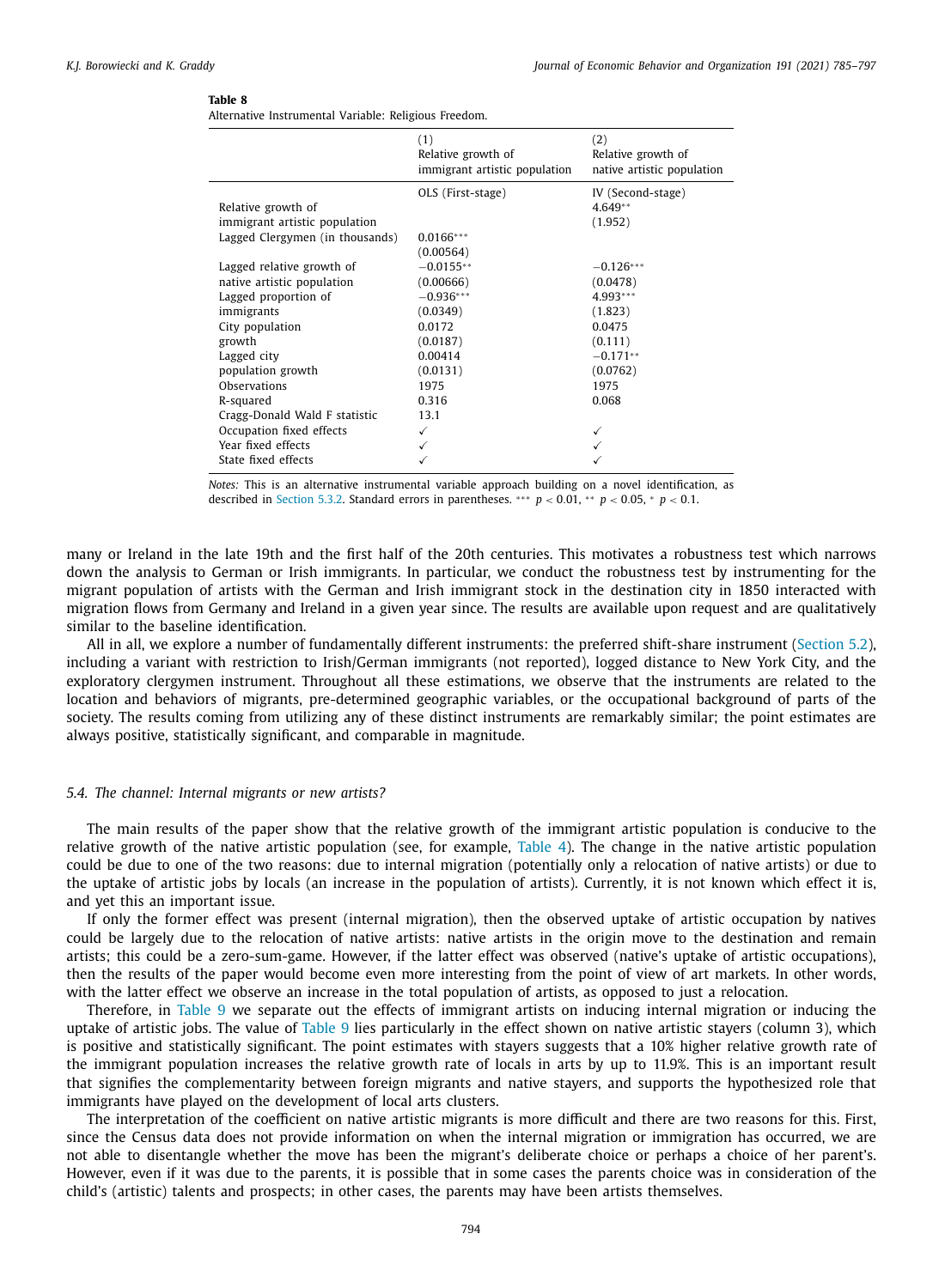<span id="page-10-0"></span>Natives: Internal Artistic Migrants or Local-Born Artistic Stayers.

|                               | (1)<br>Relative growth of<br>native artistic population<br>Baseline, IV | (2)<br>Relative growth of<br>native artistic migrants<br>IV | (3)<br>Relative growth of<br>native artistic stayers<br>IV |
|-------------------------------|-------------------------------------------------------------------------|-------------------------------------------------------------|------------------------------------------------------------|
| Relative growth of            | $3.113***$                                                              | $1.923***$                                                  | $1.190***$                                                 |
| immigrant artistic population | (0.501)                                                                 | (0.249)                                                     | (0.326)                                                    |
| Lagged relative growth of     | $-0.168***$                                                             | $-0.103***$                                                 | $-0.0650***$                                               |
| native artistic population    | (0.0215)                                                                | (0.0107)                                                    | (0.0140)                                                   |
| Lagged proportion of          | 61.47                                                                   | 42.36                                                       | 19.11                                                      |
| immigrants                    | (62.10)                                                                 | (30.93)                                                     | (40.42)                                                    |
| City population               | $-60.38**$                                                              | $-42.47***$                                                 | $-17.90$                                                   |
| growth                        | (25.26)                                                                 | (12.58)                                                     | (16.44)                                                    |
| Lagged city                   | $53.23***$                                                              | 0.386                                                       | 52.85***                                                   |
| population growth             | (16.66)                                                                 | (8.300)                                                     | (10.84)                                                    |
| <b>Observations</b>           | 1975                                                                    | 1975                                                        | 1975                                                       |
| R-squared                     | 0.467                                                                   | 0.449                                                       | 0.430                                                      |
| Occupation fixed effects      |                                                                         | ✓                                                           | ✓                                                          |
| Year fixed effects            |                                                                         |                                                             |                                                            |
| City fixed effects            |                                                                         |                                                             |                                                            |

*Notes:* Predicted relative growth of immigrant artistic population estimated from the interaction between initial migrant stock in destination city in 1850 and migration from a given origin country in a given year. The prediction is described in [Section](#page-3-0) 4 and shown in [Table](#page-6-0) 5. Standard errors in parentheses. ∗∗∗ *p* < 0.01, ∗ ∗ *p* < 0.05, <sup>∗</sup> *p* < 0.1.

The second reason why the interpretation of the coefficient on the native artistic migrants is difficult is the following: we do not know whether the native migrant has moved and became an artist after the move, or whether she has been already an artist at the origin and only relocated. In the former case, the immigrant artistic population would influence the occupational uptake of the natives (who happen to be also internal migrants), whereas in the latter case, the immigrant artistic population only affects the location choice of native artists. Since we do not observe the uptake of artistic occupations among internal migrants, the overall increase in the population of native artists—as shown in the uptake by native stayers (column 3 in [Table](#page-6-0) 4)—has to be understood as a lower bound. In other words, the effect of immigrant artists is greater on the occupational uptake by natives than observed here.

#### *5.5. Robustness tests*

A number of concerns can be raised in relation to the previous estimates. First, the number of teachers in artistic occupations increased rapidly after 1920, and an important question is whether it is the number of teachers or the proportion of teachers in the overall population that is driving the estimates. As column 1 in [Table](#page-11-0) 10 shows, while either of the teacher variables has an effect on the relative growth of the native artistic population, our results are not significantly different when controlling for teachers. $6$ 

Further concerns are that artists may be attracted to areas that are more racially and ethnically diverse, or simply large cities. The significance of racial or ethnic diversity could have an impact on the proportionate change in the immigrant population. Perhaps artists are attracted to areas directly because of the number of immigrants, which also results in racial or ethnic diversity. Therefore, we introduce an additional control for ethnic diversity, which is calculated as the probability that two individuals taken at random from our sample represent a different race. We also introduce an analogous measure for country of birth diversity.

More formally, our diversity measure constitutes the standard Gini-Simpson index, which is equal to

$$
1 - \sum_{n=i} p_i^2,\tag{4}
$$

where  $p_i$  represents the proportion of each race *i*. The country of birth diversity index is calculated in analogy to Eq. (4), but considers country of birth instead of race.

The measure equals the probability that two entities taken at random from the dataset of interest represent the different type. The interpretation of the diversity index as the probability that two entities taken at random from the dataset of interest represent the different type assumes that the first entity is replaced to the dataset before taking the second entity. If the dataset is very large, which is the case in the underlying paper, sampling without replacement gives approximately the same result.

For example, if 90% of a city's population were born in the US, and 10% were born in Ireland, the country of birth diversity index works out to 0.18. But, if the proportions were 50/50 the diversity index is 0.5.

 $6$  Including the two teacher control variables separately or introducing instead the relative growth rate of teachers would not yield qualitatively different results.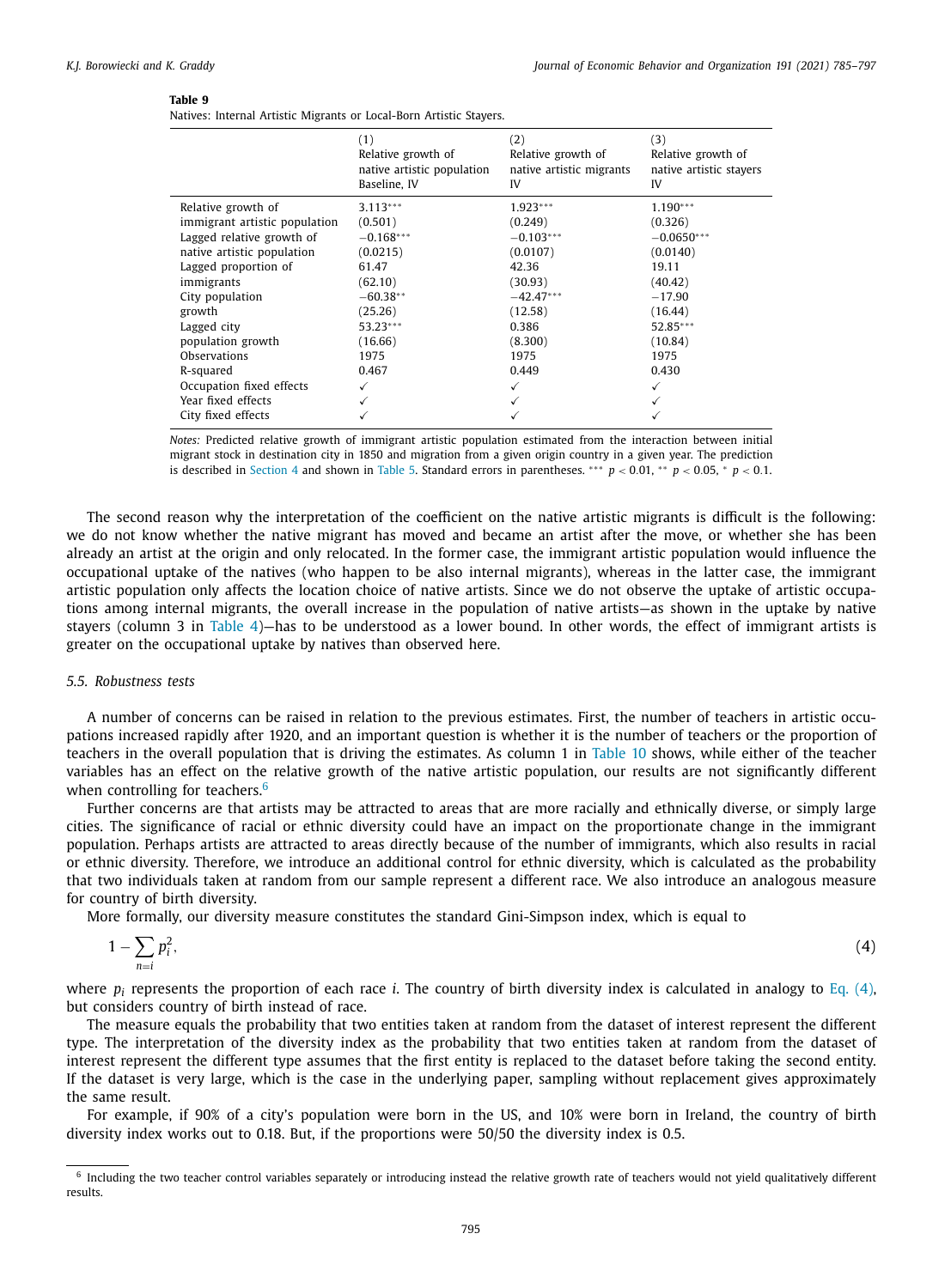<span id="page-11-0"></span>Robustness Tests: Teachers, Racial Diversity, Country of Birth Diversity, and City Size.

|                                                                                                               | (1)                                             | (2)<br>Relative growth of native artistic population, IV | (3)                     | (4)                     | (5)                   |
|---------------------------------------------------------------------------------------------------------------|-------------------------------------------------|----------------------------------------------------------|-------------------------|-------------------------|-----------------------|
|                                                                                                               | Whole sample                                    |                                                          |                         |                         | Dropped: New York,    |
|                                                                                                               |                                                 |                                                          |                         |                         | Los Angeles & Chicago |
| Predicted relative growth of<br>immigrant artistic population<br>Teachers (in thousands)                      | $3.134***$<br>(0.449)<br>$-7.392***$<br>(0.887) | $3.670***$<br>(0.507)                                    | $3.053***$<br>(0.494)   | $3.290***$<br>(0.504)   | $3.209***$<br>(0.519) |
| Proportion of teachers<br>in overall population<br>Racial diversity                                           | $-12.84***$<br>(0.630)                          | $-1140***$                                               |                         |                         |                       |
| Country of birth diversity                                                                                    |                                                 | (208.1)                                                  | $1201***$<br>(172.8)    |                         |                       |
| City size (in millions)                                                                                       |                                                 |                                                          |                         | $-4202***$<br>(1552)    |                       |
| Observations<br>R-squared<br>Controls<br>Occupation fixed effects<br>Year fixed effects<br>City fixed effects | 1975<br>0.573<br>✓<br>✓                         | 1975<br>0.476<br>✓                                       | 1975<br>0.482<br>✓<br>✓ | 1975<br>0.470<br>✓<br>✓ | 1851<br>0.471<br>✓    |

*Notes:* Predicted relative growth of immigrant artistic population estimated from the interaction between initial migrant stock in a destination city in 1850 and migration from a given origin country in a given year. The prediction is described in [Section](#page-3-0) 4 and shown in [Table](#page-6-0) 5. Not reported controls: Lagged relative growth of native artistic population, lagged proportion of immigrants, city population growth, and lagged city population growth. Racial diversity and country of birth diversity are measured with the Gini-Simpson index, based on Eq. [\(4\),](#page-10-0) and denotes the probability that two individuals taken at random from our sample represent a different race or have a different country of birth. Standard errors in parentheses. ∗∗∗ *p* < 0.01, ∗ ∗ *p* < 0.05, <sup>∗</sup> *p* < 0.1.

Consider the city of New Orleans, LA, which has been an extremely diverse place in 1850. The country of birth diversity is the highest among all locations (0.77), followed by the nearby Lafayette, LA (0.74) and Chicago, IL (0.71), and markedly above the mean country of birth diversity of 0.47. New Orleans is also the 11th most racially diverse place with an index of 0.15, which is almost twice higher than the average of 0.08. This corresponds with observations presented by [Nystrom](#page-12-0) (2010) who shows that New Orleans's port is the third largest in the US at that time (in terms of tonnage), and the city is also characterized by the second largest per capita income.

By 2010 New Orleans remained racially diverse with an index of 0.54, which remained above the national average of 0.35. On the other hand, New Orleans has become a significantly more homogeneous place in terms of country of birth: The index has fallen to 0.12 and is now only about half of the US average of 0.24. The calculation delivers a mean racial diversity index of 0.154 (st. dev. 0.171). The mean country of birth diversity is equal to 0.321 (st. dev. 0.224).

In order to account for the role of large cities, we introduce a control variable measuring the city size or drop the largest cities. As Table 10 shows, the additional control variables introduced correlate with the relative growth of native artistic population (columns 2–4). However, these additional controls have very little effect on our baseline estimates, which are also robust to the dropping of particularly large cities (column 5).

### **6. Discussion and conclusion**

This paper seeks to measure the effect that immigrant artists have had on the growth of artistic occupations in U.S. cities. The historical data allows us to look for very long term effects. We find that immigrants have played an outsized role in the development of art and culture in the United States, by crowding in, rather than crowding out, native artists. The results indicate that cities which experienced an inflow of migrant artists, see also an inflow of native artists.

These results could be due to several factors. First, with more migrant artists a city may become more vibrant and diverse, increasing its attractiveness and stimulating knowledge spillovers [\(Glaeser](#page-12-0) et al., 1992). Second, the findings could be related to economies of scale: with a greater supply of artistic output, the average price per unit of output decreases. For example, with more musicians there can be staged more concerts in the local concert hall, which leads to a drop in price of an average concert. These effects are nonnegligible due to the typically very high fixed costs of cultural infrastructure. Third, at play could be also economies of scope, leading to lower production costs if a higher variety of goods are produced. Staying with the example of the concert hall: the venue can be used for other artistic ventures, such as performing arts (involving actors) or to stage opera (musicians).

All in all, the results provide new insights on the complementary role of migrants, who have likely stimulated the development of local arts and cultural scenes, which have with time developed to international, important art clusters. The